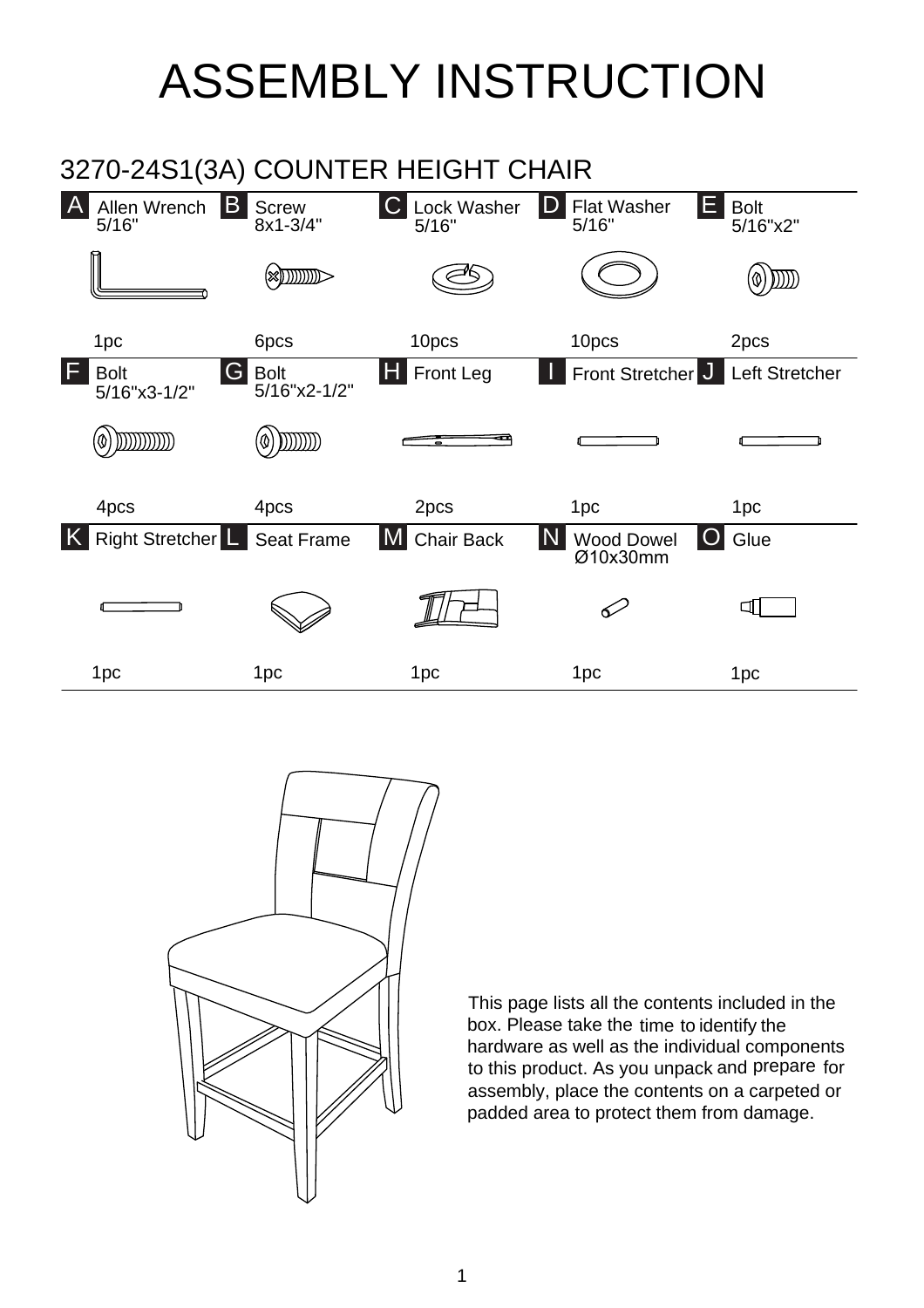1 Attach Wood Dowel (N) to Seat Frame (L). Attach Front Stretcher (I) to Front Leg (H), then put the Seat Frame (L) on a smooth flat surface, Attach Front Stretcher (I) to Front Leg (H), then put the Seat Frame (L) on a smooth flat su<br>and attach the Front Legs (H) to the Seat Frame (L), using Bolt (G), Lock Washer (C), Flat and attach the Front Legs (H) to the Seat Frame (L), using Bolt (G), Lock Washer (C), Flat<br>Washer (D) in the both of hole of Seat Frame (L) by the Allen Wrench (A), but not too tight. Washer (D) in the both of hole of Seat Frai<br>Attach Wood Dowel (N) to Seat Frame (L).



 $\overline{2}$ Put the Chair Back (M) on a smooth flat surface, attach the Seat Frame (L) to the Chair Back (M)<br>using Bolt (E) or Bolt (F), Lock Washer (C) and Flat Washer (D) in both of hole of Seat Frame (L) using Bolt (E) or Bolt (F), Lock Washer (C) and Flat Washer (D) in both of hole of Seat Frame (L) and Chair Back (M) by Allen Wrench (A), but not too tight.